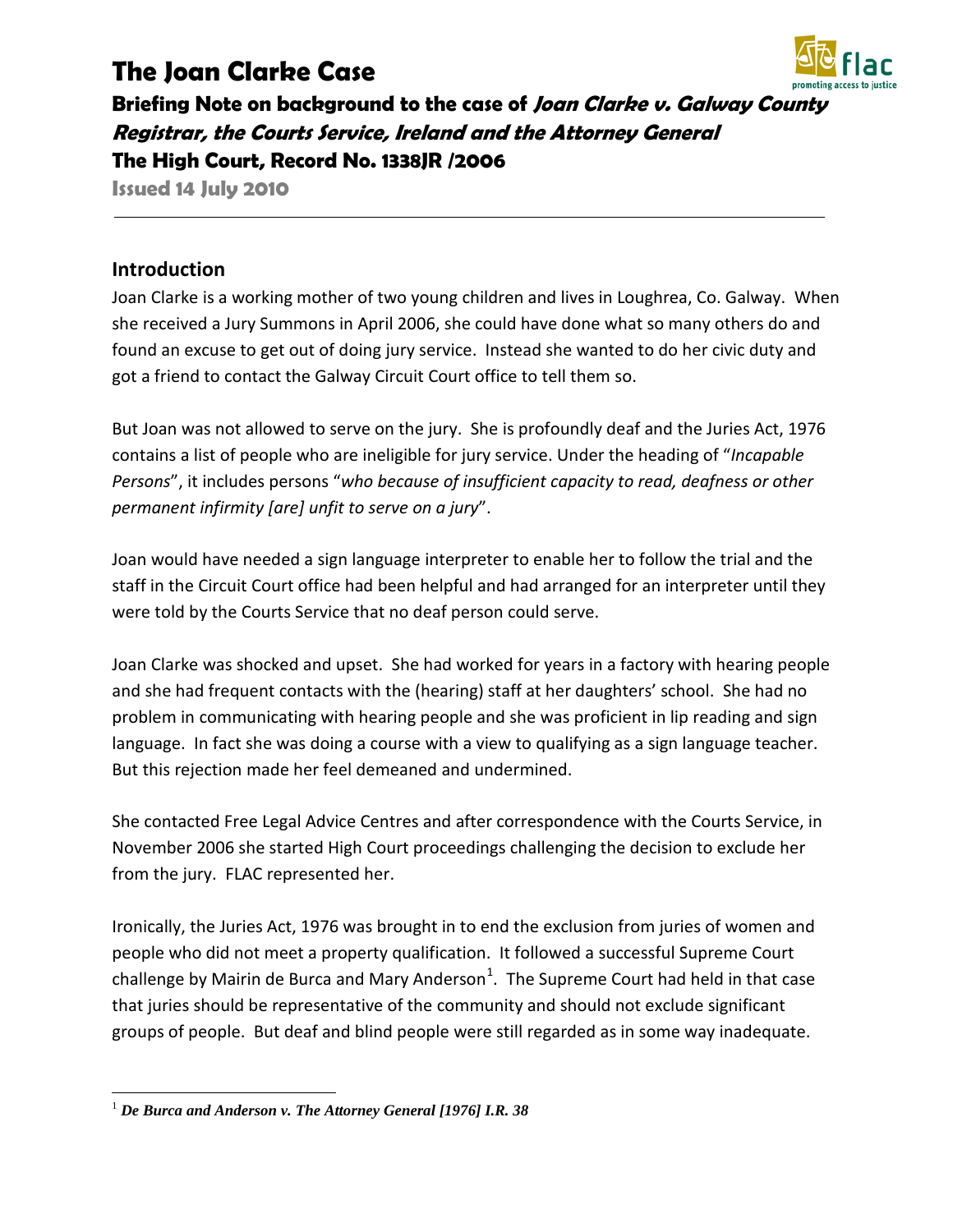**Briefing Note on background to the case of Joan Clarke v. Galway County Registrar, the Courts Service, Ireland & the Attorney General, High Court, Record No. 1338JR /2006 Issued 14 July 2010**



### **Changing Attitudes**

The Irish Juries Act was similar to the legislation in the UK and most of the Common Law world at the time, but views were beginning to change elsewhere. In the US the Supreme Court had struck down laws excluding black people from juries in 197[2](#page-1-0) $2$  and then laws excluding women in 1975<sup>[3](#page-1-1)</sup>. And in 1973 the US Rehabilitation Act had provided that no-one should be excluded from any activity receiving Federal funding solely because s/he was disabled.

In a ground-breaking case in 1984, *People v. Guzman*, the New York State Supreme Court held that a deaf person should not be excluded from jury service just because s/he was deaf. In a ringing statement the Court declared: "*The deaf are not poor creatures to be patronised by us, congratulated on their individual efforts to overcome their handicaps and summarily brushed aside ... the deaf are part of our community and must be considered, evaluated and finally either accepted or rejected for service as individuals just as any other citizen. The grounds for exempting the deaf from jury service have vanished*"[4](#page-1-2) .

In 1990 the Americans with Disabilities Act was passed, which strengthened the provisions of the Rehabilitation Act and laid down that no-one with a disability should be excluded from or discriminated against by a public entity, which was taken to include the courts. Since then deaf and blind jurors have been empanelled throughout the US.

In New Zealand a provision very like the one in the Irish Juries Act was repealed in 2000 and the first deaf person was empanelled on a jury in 200[5](#page-1-3) and was promptly made the foreman<sup>5</sup>. He was an American working at a university in New Zealand and had twice served on juries in the US before he left there. The first blind person served on a jury in New Zealand in 200[6](#page-1-4)<sup>6</sup>.

Canada also allows deaf and blind persons to serve on juries. And in Australia the New South Wales Law Reform Commission<sup>[7](#page-1-5)</sup> recommended in 2006 that the law there should be changed so that deaf and blind persons should serve on juries except where it could be shown that they were not actually able to do so. This has not been acted upon yet, however.

#### **The position in the UK**

<span id="page-1-0"></span> $\frac{1}{2}$ *Peters v. Kiff, 407 U.S. 493, 92 S. Ct. 2163* 

<span id="page-1-1"></span>*Taylor v. Louisiana, 419 U. S. 522 (1975)* <sup>4</sup>

<span id="page-1-2"></span>*People v. Guzman, 555 N. E. 2d. 259* 

<span id="page-1-3"></span> <sup>&#</sup>x27;*First Deaf person to Serve on Jury', 'Resource', Newsletter of Disability Resource Centre, Auckland, Issue No. 12, 2005*

<span id="page-1-4"></span><sup>&</sup>lt;sup>6</sup> National Centre for State Courts: 'Jur-E Bulletin' (2006)<sup>7</sup> New South Wales Law Petern Commission: Penort 114:

<span id="page-1-5"></span>*New South Wales Law Reform Commission: Report 114: Blind or Deaf Jurors, Sydney 2006*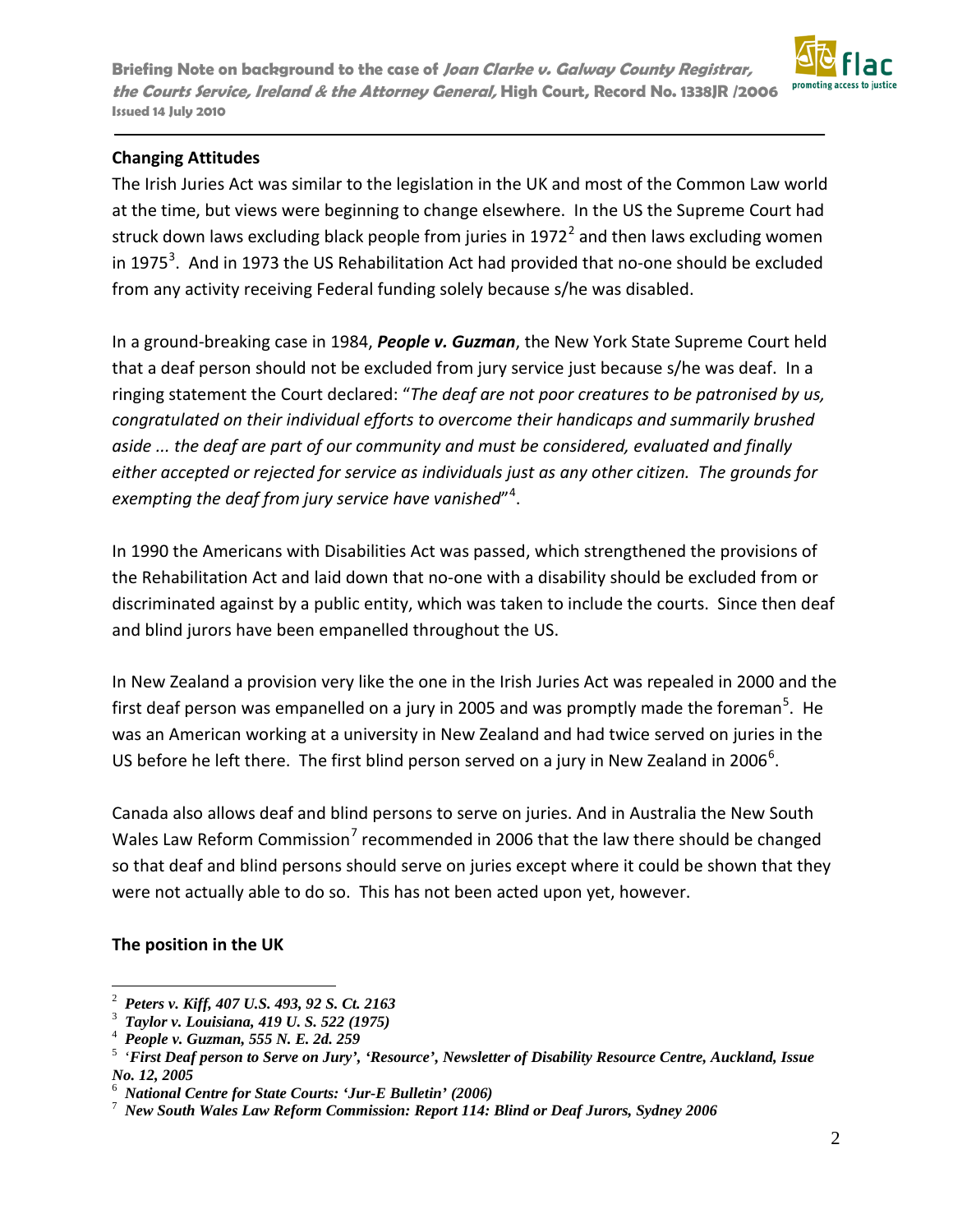**Briefing Note on background to the case of Joan Clarke v. Galway County Registrar, the Courts Service, Ireland & the Attorney General, High Court, Record No. 1338JR /2006 Issued 14 July 2010**



The UK has not changed yet, though the UK courts have moved away from arguments that deaf or blind persons could not perform their duties adequately. Instead they have focused more on the "stranger in the jury room" or the " $13<sup>th</sup>$  juror" argument, based on a common law rule that no-one other than actual jury members should be allowed into the jury room, lest they influence the jury's consideration of their verdict. This has been taken to include sign language interpreters.

This view was upheld in the case of *R v. A Juror[8](#page-2-0)* in November 1999, where Jeffrey McWhinney, the Northern Ireland-born head of the UK National Organisation of Deaf Persons challenged his exclusion from a jury.

The judge, Ms Justice Anwyl, was sympathetic. She stated that Mr McWhinney would have no difficulty following the case with the assistance of an interpreter and she said: "*It is quite plain from the experience of the American courts, where deaf people have been allowed to sit on juries and be aided by a 13th person in the jury room, that far from being a hindrance, it has been felt in many cases to be of assistance".* But she still held that she was bound by the common law rule about 'strangers' in the jury room.

The US courts had considered this issue in a number of cases and had held as far back as the *Guzman* case that sign language interpreters were trained professionals whose sole task was to assist the deaf juror and that if properly instructed and required to take an oath to obey those instructions, they would not affect the jury's deliberations.

And even in Britain the courts have relaxed the 'stranger in the jury room' rule a little. In 2005 a deaf woman called Joanne Bamber served on a coroner's jury in Derbyshire<sup>[9](#page-2-1)</sup> and the coroner was very satisfied with the outcome. And in 2006 the UK Court of Appeal rejected a challenge to a conviction based on the fact that a police officer involved in the investigation of the case had shown video recordings to the jury when they began their deliberations. The court held that there was no real possibility that the jury had been influenced where the police officer had simply operated the video recorder $^{10}$  $^{10}$  $^{10}$ .

<span id="page-2-0"></span> <sup>8</sup> *Regina v. A Juror (Jeffrey McWhinney), Woolwich Crown Court, U19990078, 9 November 1999, Smith Bernal Reporting Ltd.*

<span id="page-2-1"></span> $9\frac{1}{10}$  "Account of a Deaf Juror", Sign Matters, News from the Deaf Community, July 2005

<span id="page-2-2"></span><sup>&</sup>lt;sup>10</sup> R v. Simeon Szypusz & David Anthony Gaynor [2006] EWCA Crim. 1552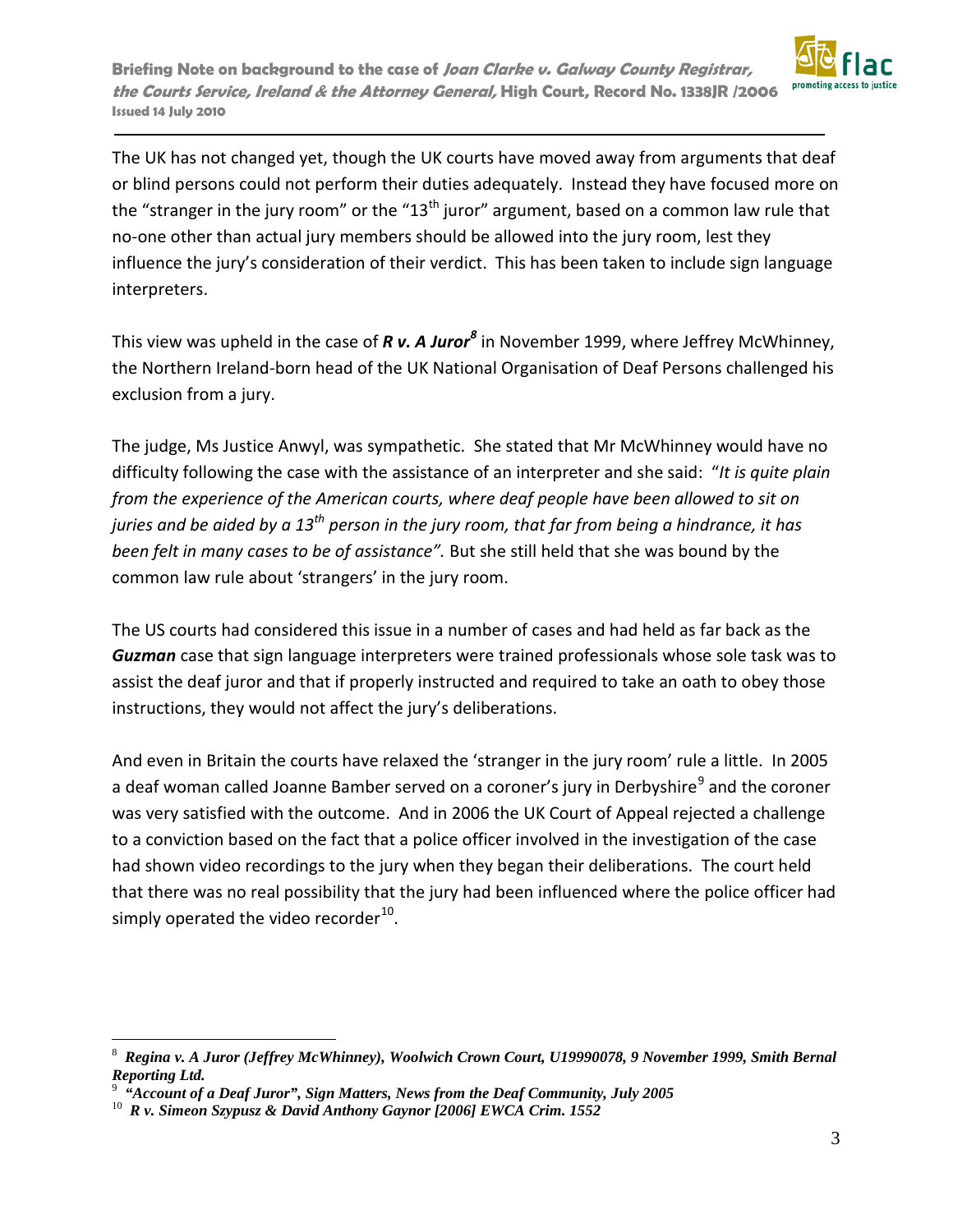

A Review of the Criminal Courts of England and Wales by Mr Justice Auld in 2001 $^{11}$  $^{11}$  $^{11}$  suggested that accredited interpreters should be allowed to assist deaf jurors in the jury room but no action has been taken on that suggestion so far.

Since the landmark *Guzman* case in New York in 1984 there have been huge advances in technology which can help deaf people to follow court proceedings: loop systems to assist hearing impaired persons; Computer Aided Real Time Transcription (CART) to provide almost instantaneous transcription of spoken words, close-up closed circuit TV screens to assist in lipreading etc. And the training of sign language interpreters has become much more professional and strict codes of ethics have been developed for legal translators. And there have been similar developments to assist blind people to take part in trials.

Deaf and blind people practice as lawyers and even sometimes sit as judges with the anomalous result that they could address juries in court but would not be allowed to sit on them.

# **The court hearing**

All this was argued before Mr Justice O'Keeffe over four days in the High Court in May/June 2008 with much of the discussion focusing on two issues: whether a deaf juror could pick up the signals sent by the inflection and tone of voice of a witness; and the '13<sup>th</sup> person in the jury room' rule.

On the first point, Joan Clarke's legal team pointed out that sign language does not provide a purely literal translation of what was said. The signer tries to convey the expression and the tone of voice as well, while the deaf person's life experience will have taught her/him to pick up signals from facial expressions and movements as well. And on the second point the legal team stressed that highly trained sign language interpreters are already used in very confidential and sensitive family law and sexual assault cases and they have developed stringent training and codes of conduct to deal with such situations.

Judgment was reserved in the case.

# **Conclusion**

Around the time the case was heard, the Juries Act, 1976 was amended by the Civil Law (Miscellaneous Provisions) Act, 2008 to remove the upper age limits for jurors and the section excluding deaf persons was replaced by a new wording saying that those ineligible for jury

<span id="page-3-0"></span> <sup>11</sup> *Lord Justice Auld, "Review of the Criminal Courts of England & Wales": Report, Chapter 5, paragraph 46*